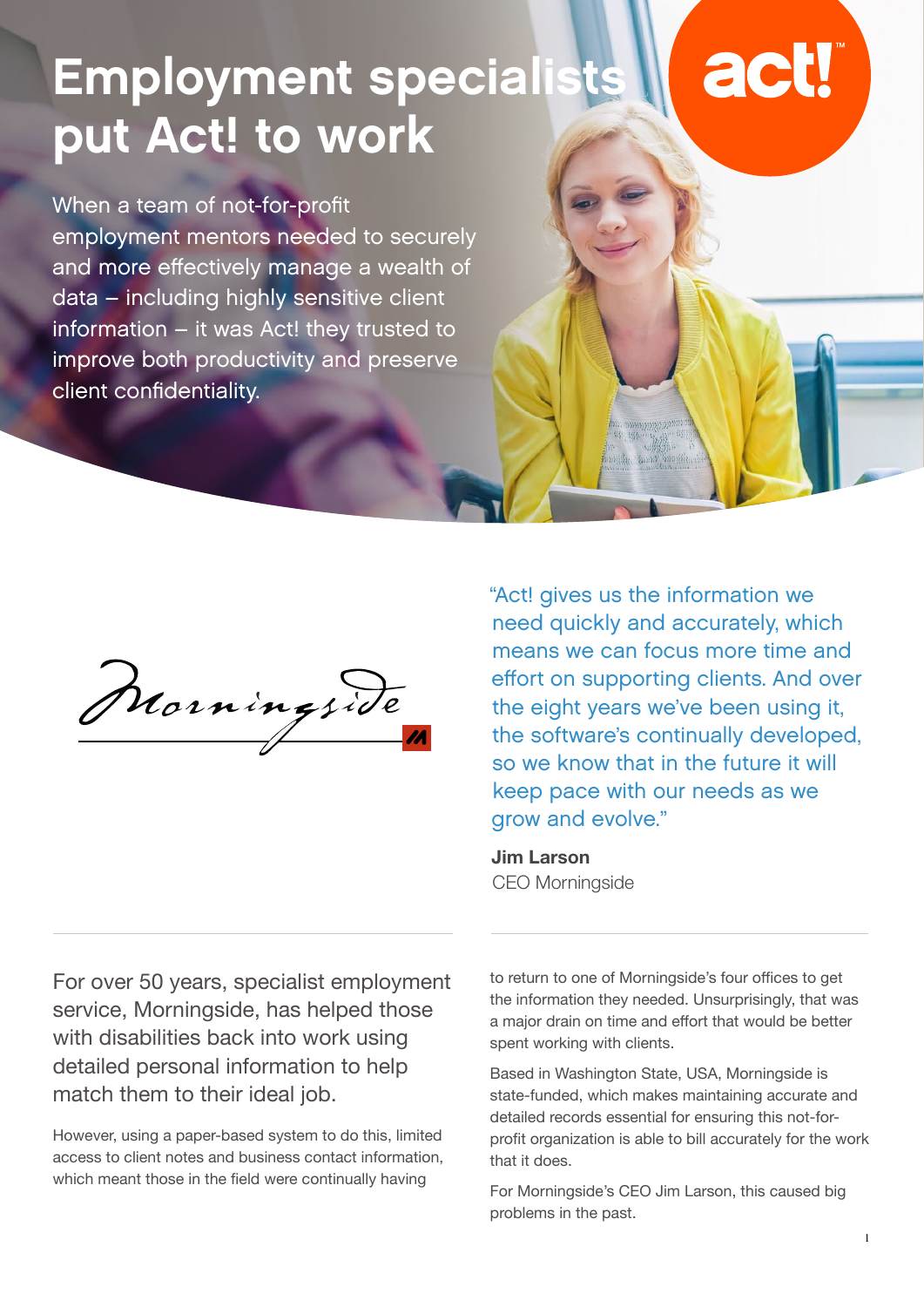"Every client has their own unique requirements for tracking and billing. That used to mean going through pages and pages of case notes and timesheets to work out billable time for everyone we're helping. So invoicing could take a manager a week out of every month – and with so much data to process, there were bound to be mistakes."

So, when two of his own job development specialists suggested Act! as a software package that would greatly improve the situation, Morningside contacted their local Act! Certified Consultant to arrange an exploratory meeting so Jim and his team could see Act! in action.

It was then that they realized Act! would solve all their problems with data error and limited information access – all in one easy-to-use package.

### **Customizable, confidential and current**

Since Morningside holds sensitive client details such as medical histories, it was absolutely critical that any CRM software had to work without compromising client confidentiality. Thanks to Act!'s ability to create menus and tabs for specialist information, sensitive data could be included, with access limited to those who needed to know. Previously, with their old paper-based system, the team had struggled to respond to specific information requests from agencies and stakeholders. Now, the Act! reporting system allows them to answer any inquiry they receive – however specific – by custom creating a pull-down menu for the exact data required.

But the benefits of Act! weren't just limited to having much greater control over information. There were also productivity improvements – remarkably, monthly invoicing, which used to take a week to complete, now takes less than an hour!

What's more, field staff can use Act! to record time spent supporting each client, allowing Act! to quickly and easily populate invoices with up-to-the-minute information, making inaccurate billing a thing of the past.

## **Supporting clients and staff**

Before adopting Act!, finding out about a client, or business they might work for, involved searching through crowded filing cabinets for information before a team member could start developing up an employment opportunity – a slow process which often led to potential vacancies being filled by other candidates.

Now, after identifying available jobs and agreeing a support plan, the Morningside team can input the information into their Act! database and start working their contacts and matching people to possible jobs as soon as they have met a new client.